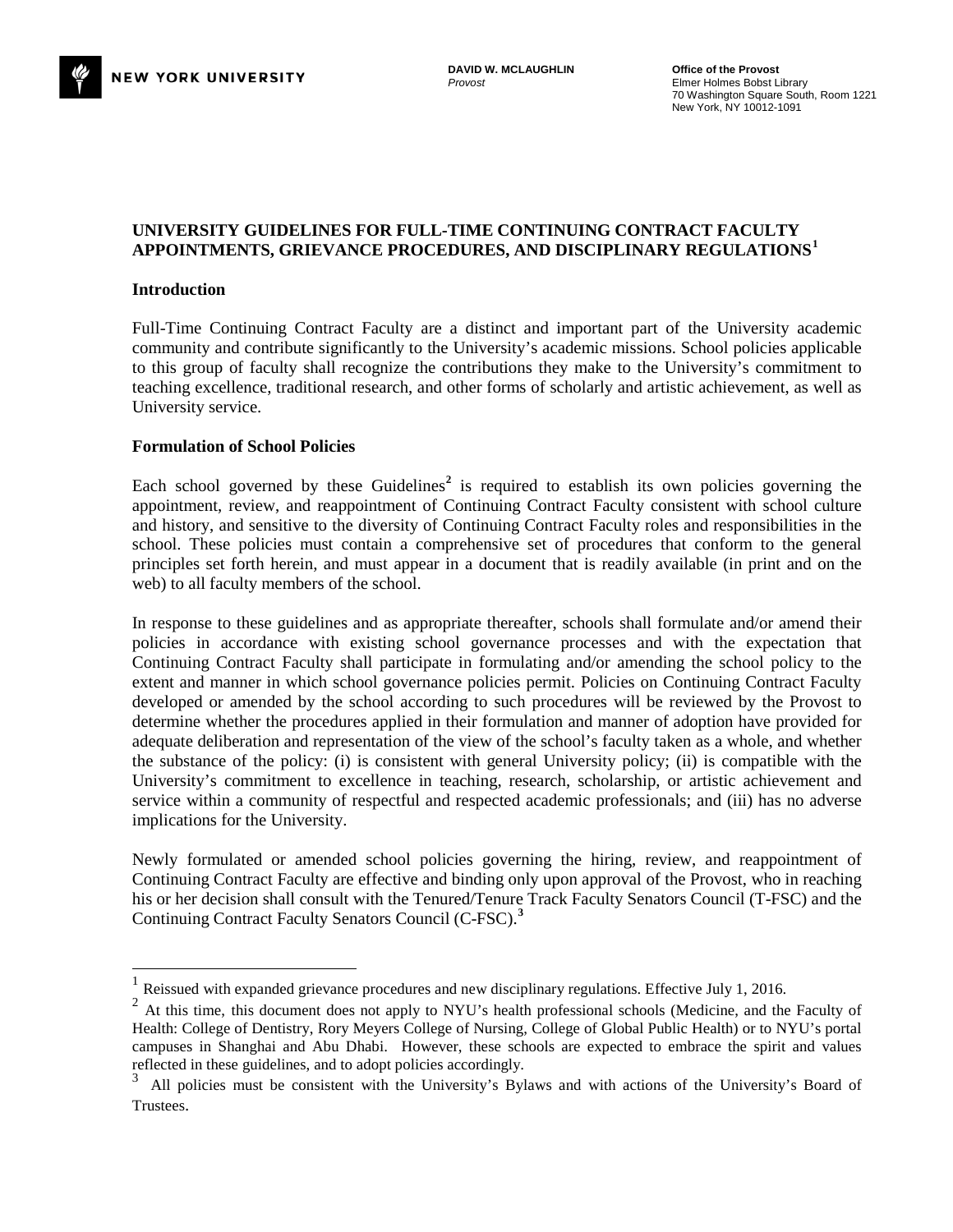Each school shall establish a formal process for conducting a five-year review of the school policy initially approved under these guidelines and for successive reviews of the policy and its implementation periodically thereafter. This review shall include a written report from the school Dean to the Provost, who shall consider both the substance of the policy as well as its implementation.

## **Titles And Terms Of Employment**

## *Scope of These Guidelines*

These Guidelines apply to Full-Time Continuing Contract Faculty as they are defined in University Bylaws, Section 87(a), *Full-Time Continuing Contract Faculty Appointments*. Continuing Contract Faculty "are faculty who are not Tenured/Tenure Track Faculty and who: (i) have full-time appointments at the University; (ii) have titles or appointments that do not prohibit indefinite contract renewals (although promotion within the appointment category, such as from Assistant to Associate, may be required for renewal); and (iii) are not visiting faculty (including persons who have tenure or are on the tenure track at another institution and persons who are on leave from another institution or company.)"

## *Titles for Continuing Contract Faculty*

Continuing Contract Faculty have an array of titles, which may vary depending on the school, and which may overlap with Other Faculty titles (see University Bylaws, Section 88, *Other Faculty*). Continuing Contract Faculty are to be appointed using academic titles from among appropriate titles set forth in University Bylaws at that time and listed among *Nontenure Positions* (University Bylaws, Section 89, *Nontenure Positions*). Schools seeking to create materially different academic titles designed to convey Continuing Contract Faculty status must secure the approval of the Provost, who shall consult with the T-FSC and the C-FSC and make a recommendation to the Board of Trustees to amend the Bylaws accordingly.

#### *Written Contracts*

Each Continuing Contract Faculty appointment is to be secured by a written contract, specifying a fixed term, signed by the parties to it, and filed with the school Dean and the University Office of Academic Appointments prior to commencement of employment.

Such contracts shall include the following terms negotiated between the faculty member and the appropriate administrator with the authority to do so, and approved by the Dean:

- start and end dates of the appointment;
- an indication of whether the faculty member is eligible to be considered for reappointment upon conclusion of the current contract;
- academic responsibilities, compensation, and obligations of the appointment;
- particular responsibilities and benefits; and
- agreement to be bound by applicable University policies.

In accordance with University Bylaws, Section 87(b), *Contracts and Titles,* the appointment of Continuing Contract Faculty automatically terminates at the close of the period of time stipulated in the contract, unless there is an official notice of renewal. By signing the contract, appointees acknowledge that they have received adequate notice of their termination date. Thus, reappointment can be achieved only by a school's taking affirmative action to do so.

#### *Areas of Responsibility*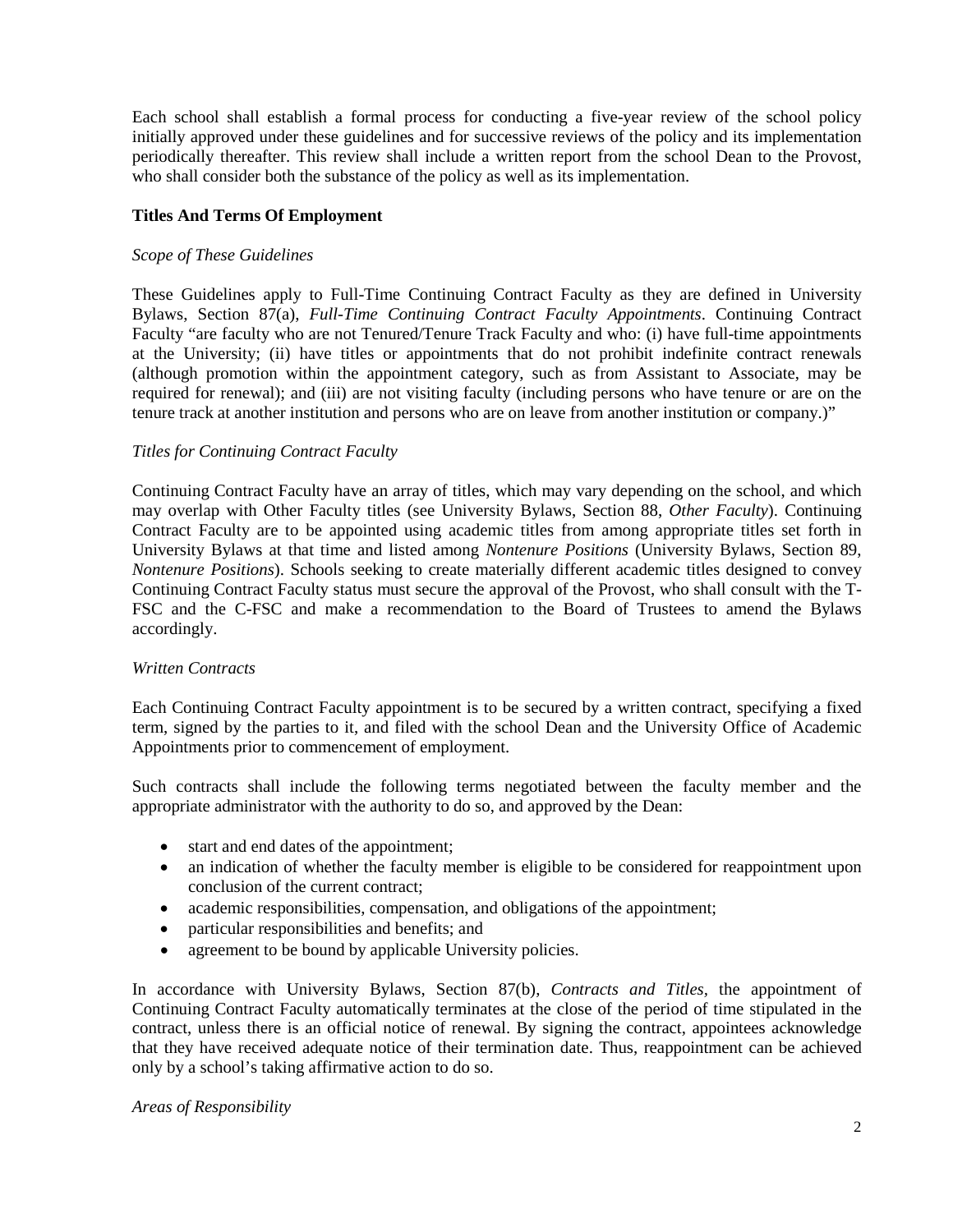Responsibilities and assignments for Continuing Contract Faculty vary from school to school and within schools and are normally differentiated by title. Each school shall define and prioritize the responsibilities associated with Continuing Contract Faculty positions and establish performance expectations.

Responsibilities associated with Continuing Contract Faculty appointments typically include some but not necessarily all of the following and need not be restricted to them:

- teaching including, but not limited to, classroom instruction;
- scholarship including, but not limited to, for example, research, publications, creative productions, and performances;
- student advising;
- service including, but not limited to, service to the University community and within and to one's profession; and
- additional academic roles and administrative responsibilities that contribute to the school's or University's educational, research, and service missions.

# *Participation in School Governance*

In accordance with University Bylaws, Section 82(c), *Faculty Membership, College and School Governance,* the Continuing Contract Faculty of a school may hold its own faculty meetings and may grant rights of attendance and voting privileges to other categories of faculty of the school, as it determines; and may participate in joint meetings with tenured/tenure track faculty.

Schools are expected to permit Continuing Contract Faculty to be represented within their respective school governance bodies, and to include Continuing Contract Faculty on appropriate committees, except for those involving tenure decisions or those otherwise set aside by University Bylaws as falling within the exclusive domain of tenured and tenure track faculty.

# *Transfer between Continuing Contract Faculty and Tenured or Tenure Track Appointments*

While not prohibited, Continuing Contract Faculty appointments are not normally convertible to tenure track appointments. In rare cases, and then only with provostial approval, a school may choose to convert a non-tenure track position into a tenure track one for which the incumbent is eligible to apply within the search process. In these rare cases, conversion of a non-tenure track position into a tenure track position will not foreshorten an existing contract duration as could occur, for example, if the conversion occurred before expiration of an existing contract and the contractee was not selected for the tenured or tenure track appointment. However, no school policy may prohibit a Continuing Contract Faculty member from applying for and being considered for any tenure track opening that arises within his or her school or elsewhere in the University; nor may any school policy treat his or her doing so with prejudice.

# **Appointment, Reappointment, Promotion, and Performance Assessment**

# *Excellence in Faculty Appointments*

Appointment processes for Continuing Contract Faculty shall reflect the University's overriding commitment to enhance academic excellence and to provide students with the best available educational experience. Thus, each Continuing Contract Faculty appointment and reappointment shall be evaluated in the light of the contribution it makes to the distinct excellence of the school, including its educational and training programs, and shall exemplify the University's commitment to appoint and retain the best faculty in all disciplines.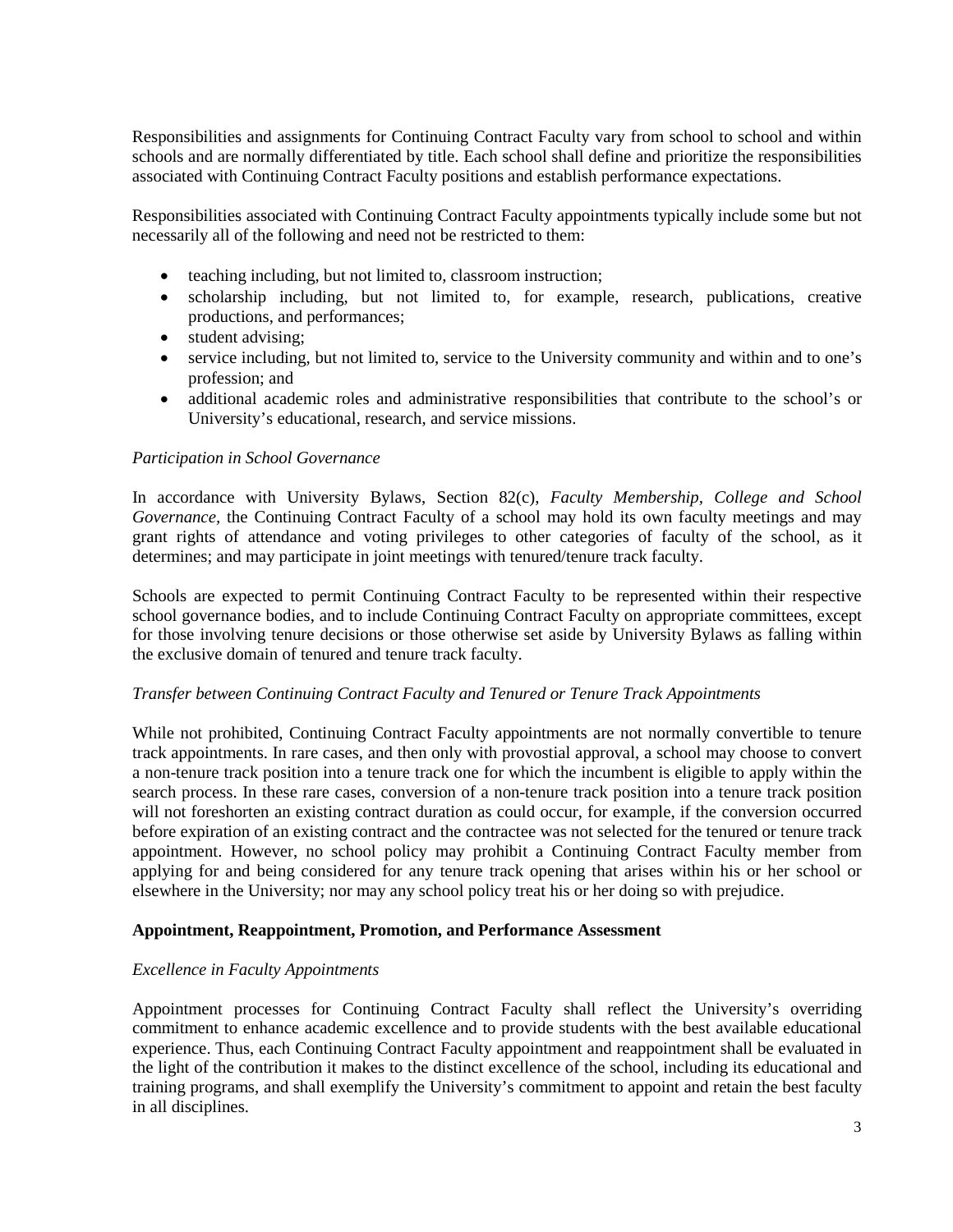## *Hiring Plan and Process*

(a) Duration of Contracts. Continuing Contract Faculty appointments that provide for the possibility of extended periods of employment support continuing involvement with students and colleagues and provide an appropriate and desirable element of job security. Thus, wherever possible, schools are encouraged to reduce reliance on one-year contracts. However, in addition to providing schools with an essential degree of flexibility, one-year contracts may be programmatically and academically desirable in a number of schools and academic programs within schools; school policies shall include a rationale for a Continuing Contract Faculty title(s) that carries a one-year appointment.

Full-time contract faculty members are to be hired within the context of the school's long-term strategic planning for faculty academic programming, which is approved by the Provost. This is true for one-year as well as multi-year contracts.

(b) Hiring Practices. Hiring practices for Continuing Contract Faculty shall be transparent and fair. The process shall include involvement of department and school committees and deans, in accordance with school governance processes. Schools are expected to include Continuing Contract Faculty in the hiring process for full-time contract faculty.

## *Reappointment and Promotion*

(a) Eligibility and Criteria for Reappointment and Promotion. Faculty appointed under both one-year and multi-year full-time contracts may be eligible for reappointment. Contracts will specify whether this is the case. Schools are encouraged to provide regular written feedback to faculty on multi-year contracts regarding their performance.

Each school shall establish clear processes for reappointment and promotion. Each school shall set exacting standards embodying the highest levels of achievement that ensure the distinct excellence of the school's educational and training programs. Review for reappointment and promotion shall consider curricular and structural changes and improvements in academic programs. Even in those cases in which a candidate satisfies the appropriate standards of achievement, the decision to reappoint or promote may be impacted by curricular and structural changes and improvements in academic programs.

Where a position is to be eliminated at the end of the contract term and there is no similar position open, there is no reappointment process; however, the faculty member may request a performance review for career development to be conducted within a time framework specified by the school.

(b) Reappointment for Multi-Year Full-Time Contracts of Three Years or More. These guidelines distinguish between reappointment processes governing multi-year full-time contracts and oneyear full-time contracts.

In the case of multi-year full-time contracts of three years or more, reappointment requires a formal review process. The process shall be conducive to ensuring that candidates for reappointment and promotion exhibit the highest level of performance and achievement – whether in teaching, the creative arts, or traditional scholarship and research.

Review for reappointment/non-reappointment is conducted in the penultimate year of the initial term of appointment and shall be completed by the end of that penultimate year. In the event of a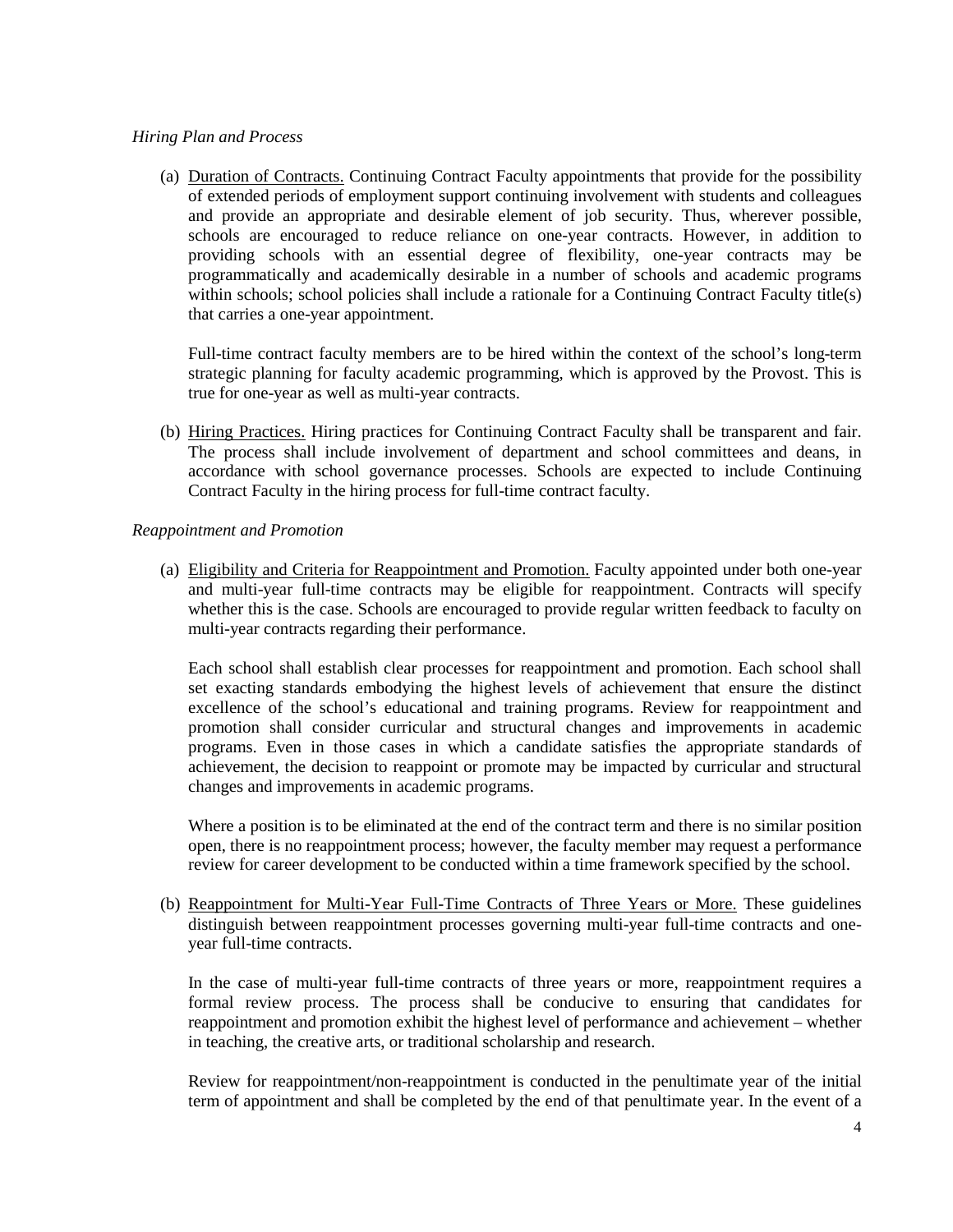decision to reappoint, the Continuing Contract Faculty shall complete the remainder of his/her term and shall be reappointed, normally, for another multi-year term. In the event of a decision to not reappoint, the contract faculty member shall be notified of the intention to not reappoint no later than August  $31<sup>st</sup>$  of the penultimate year, and shall continue to be under contract for the final year.

Each school process for review of full-time multi-year contracts of three years or more, including promotion reviews, must include:

- a review committee, which is advisory to the Dean and/or unit head, and rules determining how the committee is to be constituted;
- a statement of the academic criteria in the areas of teaching, program development, the creative and performance arts (where appropriate), department and school service, and research and scholarship (where appropriate) that will guide the committee's evaluation;
- the criteria of assessment in effect at the time, which shall be available to the faculty in print and on the web;
- a published and widely available calendar for department/school-level reviews and communication to faculty members that accords fair and timely notice of a review to take place and of its outcome. Schools may have different administrative calendars; however, all schools shall provide adequate notice for individuals to pursue alternative employment in the event of a negative decision;
- the grounds for stopping the contract clock for reasonable cause, e.g., medical, personal, as primary caregiver for child, spouse, parent, same-sex domestic partner, or by contractual stipulation or negotiation; and
- the grounds for grievance and appeal as laid out in this document below.

In addition to formal reviews at the time of potential reappointment, each Continuing Contract Faculty member on a multi-year contract of three years or more shall annually submit to his/her dean an activity report, comparable in scope to reports required of tenured/tenure track faculty (T/TTF) but as appropriate for Continuing Contract Faculty appointments, whose format shall be designed in accordance with school policy as in effect at that time.

In addition, schools may wish to carry out formal performance assessments from time to time in the course of multi-year appointments that are longer than three years.

(c) Reappointment for Continuous Service on One-Year or Two-Year Full-Time Contracts. Though no reappointment can proceed without a performance assessment, numerous factors render the sort of formal review appropriate for multi-year appointments inapt in the case of faculty on oneor two-year contracts being considered for reappointment. Each school must formulate a policy that provides for appropriate assessment criteria adequate to determine whether reappointment is warranted. Criteria may include evaluation of classroom performance, review of curricular materials, and the like.

As is the case in multi-year contracts, eligibility to be considered for reappointment does not guarantee reappointment.

Continuing Contract Faculty may be reappointed to a series of one-year or two-year full-time contracts. In the first semester of the third year of continuous appointments, a Continuing Contract Faculty member shall be subject to formal review comparable to those to which faculty members on longer multi-year contracts are subject. The process governing third-year reviews of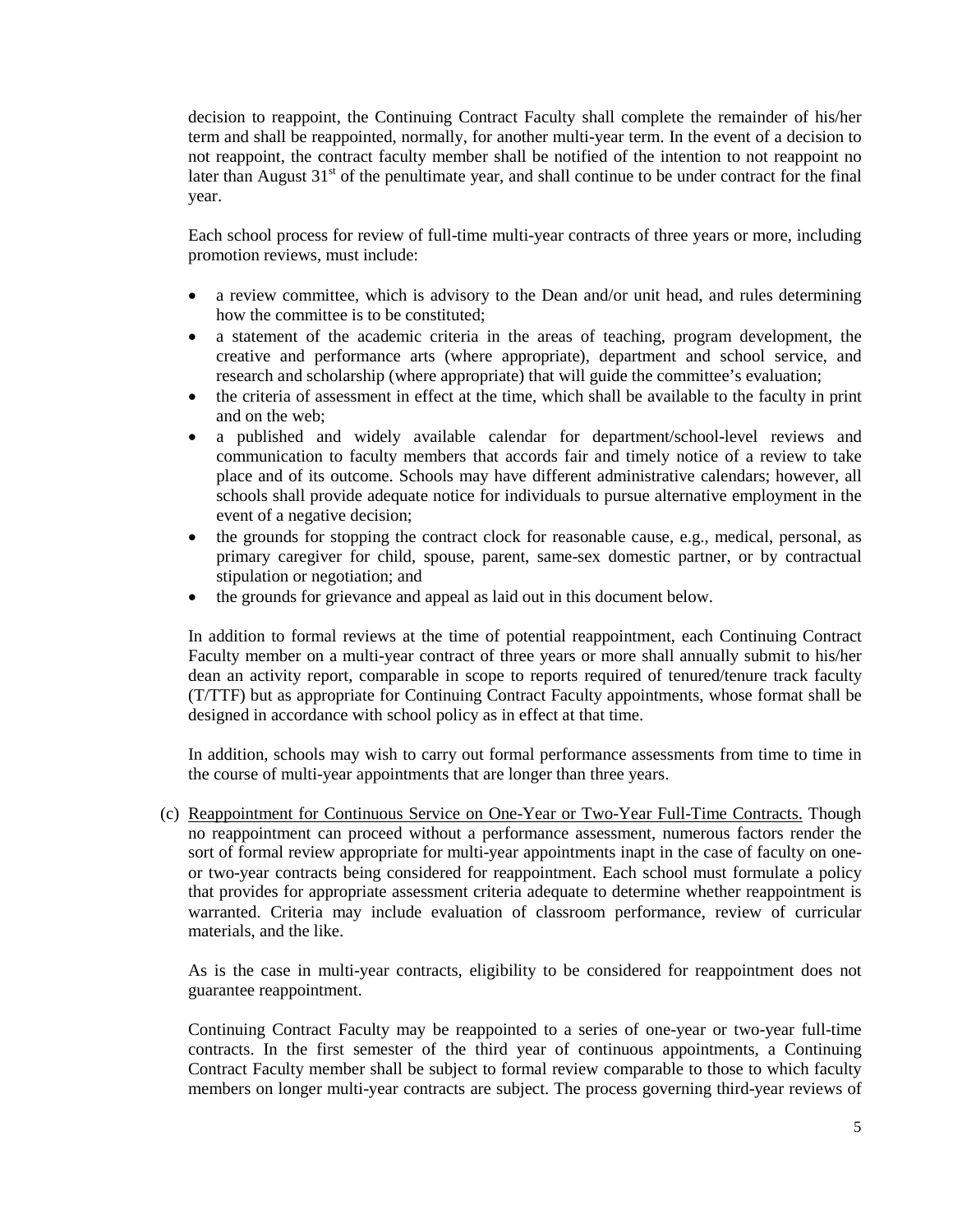faculty on continuous contracts shall include:

- a review committee, which is advisory to the Dean and/or unit head, and rules determining how the committee is to be constituted;
- a statement of the academic criteria in the areas of teaching, program development, the creative arts (where appropriate), department and school service, and scholarship (where appropriate) that will guide the committee's evaluation;
- the criteria of assessment in effect at the time, which shall be available to the faculty in print and on the web;
- a published and widely available calendar for department/school-level reviews and communication to faculty members that accords fair and timely notice of a review to take place and of its outcome. Schools may have different administrative calendars; however, all schools shall provide adequate notice for individuals to pursue alternative employment in the event of a negative decision. Normally, a Continuing Contract Faculty must be notified of the intention not to be reappointed no later than March  $1<sup>st</sup>$  of the final year of the contract, if the appointment is to be terminated on August  $31<sup>st</sup>$ . Normally, a Continuing Contract Faculty whose period of appointment is due to terminate on a date other than August  $31<sup>st</sup>$  must be notified of the intention not to be reappointed no later than 180 days prior to the termination date;
- the grounds for stopping the contract clock for reasonable cause (e.g., medical, personal, as primary caregiver for child, spouse, parent, same-sex domestic partner, or by contractual stipulation or negotiation); and
- the grounds for grievance and appeal as laid out in this document below.

# **Grievance Procedures**

The purpose of these Guidelines is to establish University procedures by means of which Continuing Contract Faculty can seek redress of their grievances. A grievant must be a faculty member of New York University when he or she initiates the appellate grievance procedure under "Appeal from a Dean's Decision on Reappointment and Promotion," below.

# *Principles*

Each school shall have a formal and written grievance policy that is widely available and easily accessible to faculty, reflective of the distinctive culture of the school, responsive to the University's commitment to academic excellence and to its responsibility to provide students with access to an excellent education, and cognizant of its responsibility to faculty to afford them due process and a fair hearing of their complaint. Each such policy must identify who is permitted to grieve, what can be grieved, the grounds upon which grievances are to be judged, and the procedures for doing so.

# *Types of Faculty Grievances*

Faculty grievances are classified into two main types:

- 1. Those connected with reappointment or promotion.
- 2. Those concerned with other matters, such as duties, salaries, perquisites, and working conditions.

# *Basis for Grievance*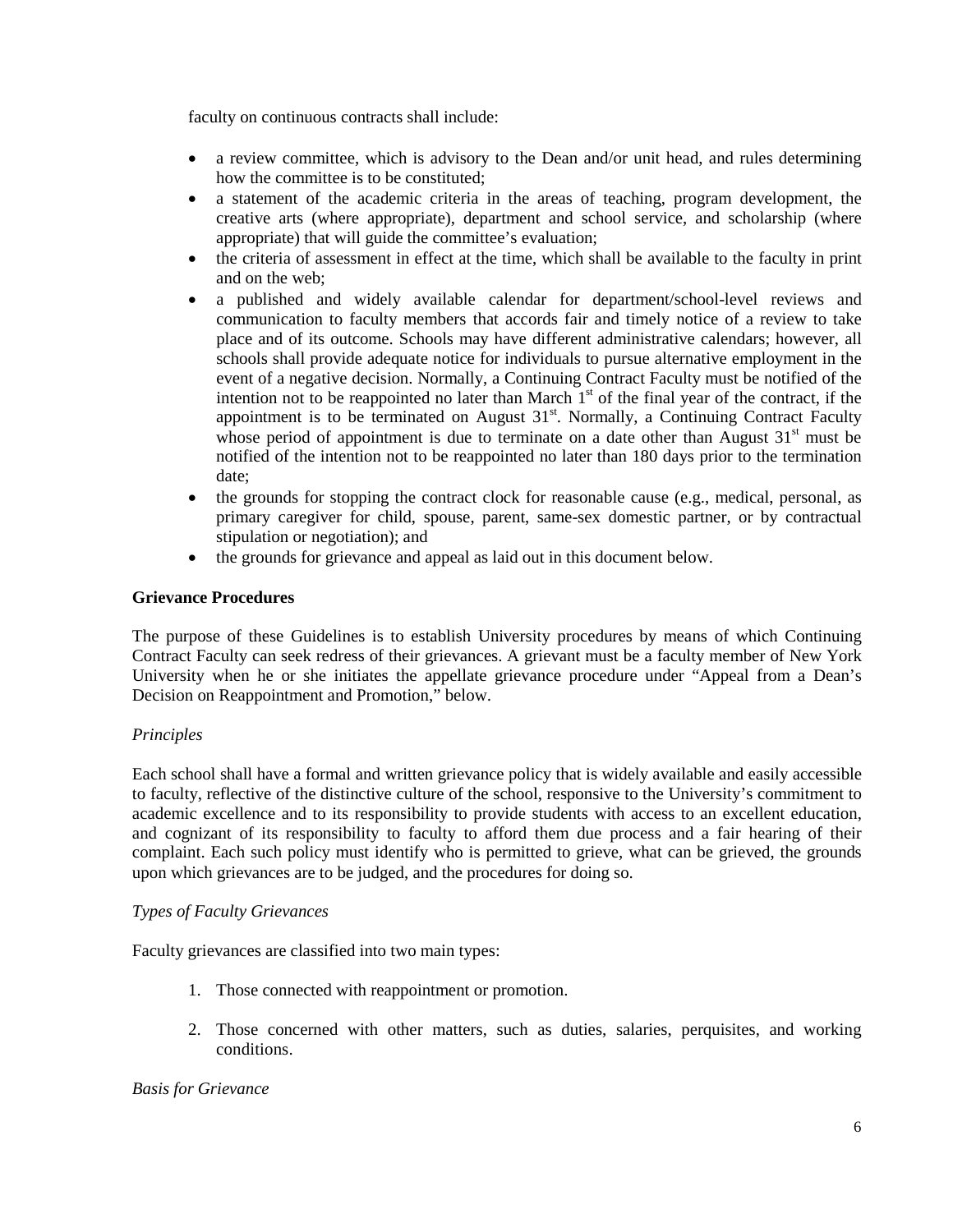With respect to grievances related to reappointment and promotion, outcomes of the review process or decisions reached through the review process can be grieved only to the extent that they involve violation of University-protected rights of faculty members. Thus, a grievance must allege that 1) the procedures used to reach the decision were improper, or that the case received inadequate consideration; or 2) that the decisions violated the academic freedom of the faculty member in question, in which case the burden of proof falls to the grievant. A school's decision to not undertake the reappointment process where a position is to be eliminated at the end of the contract term and there is no similar position open is not the basis for a grievance.

With respect to grievances concerned with other matters, a grievance must allege that 1) the procedures used to reach the decision were improper, or that the case received inadequate consideration; or 2) that the decisions violated the academic freedom of the faculty member in question, in which case the burden of proof falls to the grievant.

## *Who Can Grieve*

With respect to grievances related to reappointment and promotion: A Continuing Contract Faculty member who is not eligible for reappointment cannot grieve a decision not to reappoint. Individuals on multi-year contracts of three years or more who are subject to a review process to determine whether they are to be reappointed do have a right to grieve the process in the event it leads to a negative decision with respect to reappointment or promotion or the terms of reappointment or promotion; and they are entitled to grieve in the event they are denied reappointment without review for reasons other than elimination of the position. Faculty on continuous one-year or two-year appointments are similarly entitled to grieve the process in the event the third-year review process leads to a negative decision; and they are entitled to grieve the process in the event they are not reappointed after a third year review when a review had been explicitly promised in connection with the possibility of reappointment subject to it, but was not undertaken for reasons other than elimination of the position. Continuing Contract Faculty who are subject to a review process to determine whether they are to be promoted have a right to grieve the process in the event it leads to a negative decision.

With respect to grievances related to other matters: All Continuing Contract Faculty, including faculty on one-year appointments, are eligible to grieve.

## *The School Grievance Process*

It is expected that most grievance cases, particularly those concerned with matters such as duties, salaries, perquisites, and working conditions, will be settled within each school or faculty. The schools and faculties have wide latitude in establishing procedures to meet their needs.

In the case of all grievances, attempts shall be made to settle the dispute by informal discussions between the concerned parties, possibly with the assistance of mediators.

If a faculty member's grievance is not settled informally at a level below the Dean, or by the Dean himself or herself, the faculty member may appeal to the Dean to convoke the grievance committee of the school or faculty. Each school or faculty shall designate a faculty committee to hear grievances in order to advise the Dean. Unless otherwise authorized in the school's policy and approved by the Provost, each school shall either establish a new standing faculty committee for Continuing Contract Faculty grievances, which will include senior Continuing Contract Faculty and Tenured/Tenure Track Faculty elected by the voting members of the faculty; or shall expand its existing standing grievance committee for Tenured/Tenure Track Faculty to include (elected) senior Continuing Contract Faculty who shall participate in hearing and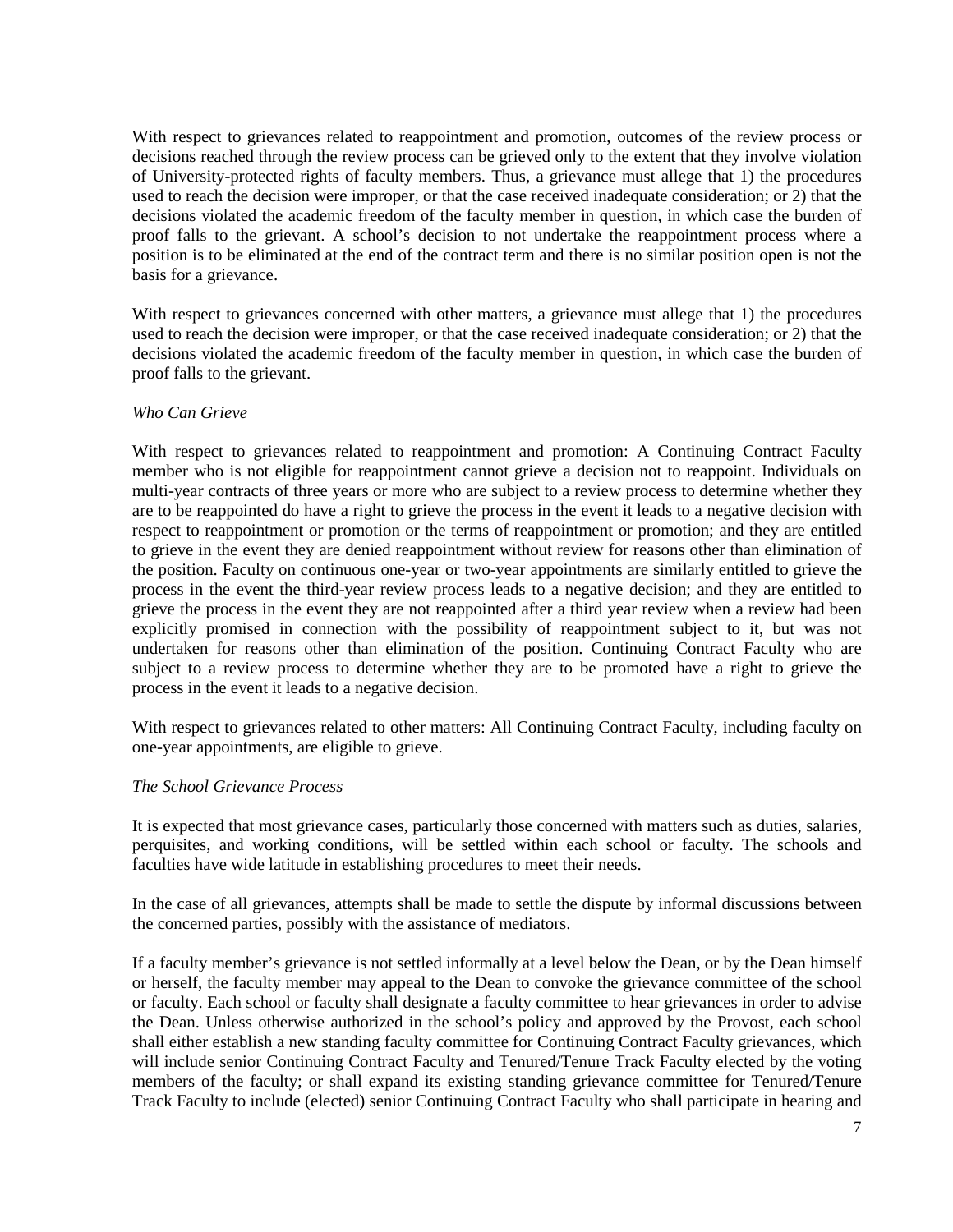evaluating only those grievances that are filed by Continuing Contract Faculty. The faculty grievance committee(s) shall not include departmental chairpersons or department heads or any faculty member whose primary assignment is administrative.

The Dean shall convoke the committee within fifteen working days of receiving the faculty member's appeal. In any instance in which the Dean has not so convoked the grievance committee, the faculty member has the right to bring it to the attention of the Office of the Provost (or Executive Vice President for Health for matters involving the School of Medicine and the Faculty of Health). An exception to this may be made only with the consent of the grievant, the Dean, and the Provost (or Executive Vice President for Health).

The grievance committee does not judge the professional merits of the case, but considers the grounds specified above ("Basis for Grievance"). After obtaining the recommendation of the grievance committee, the Dean shall decide the case and in writing shall notify the concerned parties and the grievance committee of his or her decision, together with reasons therefore, and information on the procedure for appeal.

## *Appeal from a Dean's Decision on Reappointment or Promotion*

Appeals from a Dean's decision can be made only on the following grounds: a) that the procedures used to reach the decision were improper, or that the case received inadequate consideration; or b) that the decisions violated the academic freedom of the person in question, in which case the burden of proof is on the faculty member.

A faculty member intending to make such an appeal shall indicate such intention in writing to the Provost (or Executive Vice President for Health), specifying all grounds for and materials in support of the appeal within 15 days after receiving written notification of the Dean's decision. An exception to this may be made only with the consent of the grievant, the Dean, and the Provost (or Executive Vice President for Health).

Where such an appeal is made, the Dean shall transmit to the Provost (or Executive Vice President for Health) a report of the proceedings in the case at its earlier stages. The Provost (or Executive Vice President for Health) shall in each case obtain the advice of an ad hoc advisory committee – Continuing Contract Faculty Grievance Committee – drawn from a standing committee that shall consist of the members of the C-FSC Grievance Committee and the T-FSC Grievance Committee; in each case committee members shall be selected by the relevant faculty senators council but need not necessarily be members of the particular council. The Continuing Contract Faculty Grievance Advisory Committee shall consist of three members, none of whom are from the grievant's school: one from the C-FSC standing Grievance Committee, one from the T-FSC standing Grievance Committee, and one senior administrator selected by the Steering Committee of the C-FSC.

The Continuing Contract Faculty Grievance Advisory Committee shall hold a hearing and shall complete its deliberations and notify the Provost of its recommendations preferably within 30 days of the close of the hearing, but in any case within 60 days. The Continuing Contract Faculty Grievance Advisory Committee shall at all times follow the requisites of fair and equitable hearing, but it is not to be restricted by the technical rules of evidence or the formality of the adversary proceeding as in a court trial. In each case, the Committee shall determine its own procedure, adapting the requirements of the particular case to the equity of the situation. This shall include, for example, the question of a record of the hearing, the examination of witnesses, the schedule and public nature of meetings, etc. The grievant, however, may determine whether he or she shall have the aid of an advisor or counsel.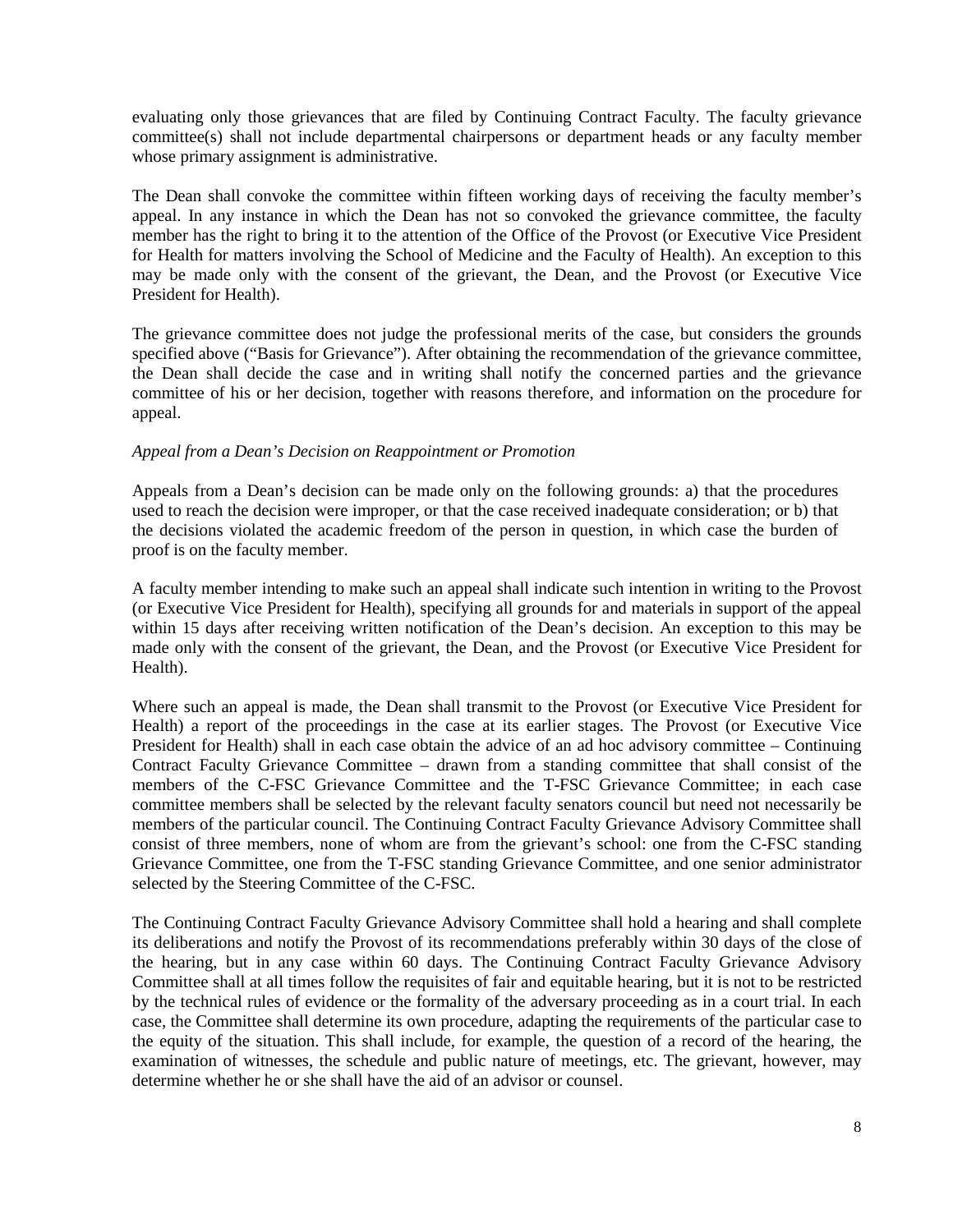The Continuing Contract Faculty Grievance Advisory Committee shall not judge professional merits, but only ascertain whether procedural safeguards (as referenced above in "Basis for Grievances") have been observed. Evidence that a decision appealed is so arbitrary that it has no rational foundation may be considered on the issue of "inadequate consideration."

After receiving the advice of the Continuing Contract Faculty Grievance Advisory Committee, the Provost (or Executive Vice President for Health) shall decide the case, and notify the grievant, the Dean, and the Chairperson of the Continuing Contract Faculty Grievance Advisory Committee. If the advice of the latter is not followed, the reasons shall be reported with the decision. The decision of the Provost (or Executive Vice President for Health) is final and subject to no further review.

# *Appeal from a Dean's Decision on Matters Such as Duties, Salaries, Perquisites, and Working Conditions*

Where such an appeal is desired by a Continuing Contract faculty member, and the Provost of the University (or Executive Vice President for Health) is so informed within 15 days after the faculty member is notified of the Dean's decision, the Provost (or Executive Vice President for Health) shall make informal procedures available.

Appeals from a Dean's decision can be made only on the following grounds: a) that the procedures used to reach the decision were improper, or that the case received inadequate consideration; or b) that the decisions violated the academic freedom of the person in question, in which case the burden of proof is on the faculty member.

## **General Disciplinary Regulations**

#### *General and Particular Obligations*

All faculty members have an obligation to comply with the rules and regulations of the University and its schools, colleges, and departments. These rules protect the rights and freedoms of all members of the academic community.

In particular, the faculty member is obligated to comply with the standards of academic freedom as outlined in this statement. Disciplinary action may follow when the faculty member engages in other conduct unbecoming a member of the [faculty, such as violation of the New York University](http://www.nyu.edu/about/policies-guidelines-compliance/policies-and-guidelines/rules-for-the-maintenance-of-public-order.html) Rules for the [Maintenance of](http://www.nyu.edu/about/policies-guidelines-compliance/policies-and-guidelines/rules-for-the-maintenance-of-public-order.html) [Public Order, any action which interferes with the regular operations of the Universi](http://www.nyu.edu/about/policies-guidelines-compliance/policies-and-guidelines/rules-for-the-maintenance-of-public-order.html)ty or the rights of others, any serious violation of the law, or any other conduct prejudicial to the teaching, research, or welfare of the University, and so forth.

#### *Disciplinary Procedures*

The following procedure is applicable where a question arises concerning an alleged violation by any member of the Full-Time Continuing Contract faculty of a rule or regulation of the University.

- 1. [Who may file a complaint] Any officer of the University, any member of the faculty or staff, or any student may file a complaint against a member of the Full-Time Continuing Contract faculty for conduct prohibited by the rules and regulations of the University, or its schools, colleges, and departments.
- 2. [Summary suspension] Summary suspension pending investigation and hearing is an extraordinary remedy, but nothing in this statement shall be interpreted as precluding such action by the President and Chancellor or the Provost (or Executive Vice President for Health) or the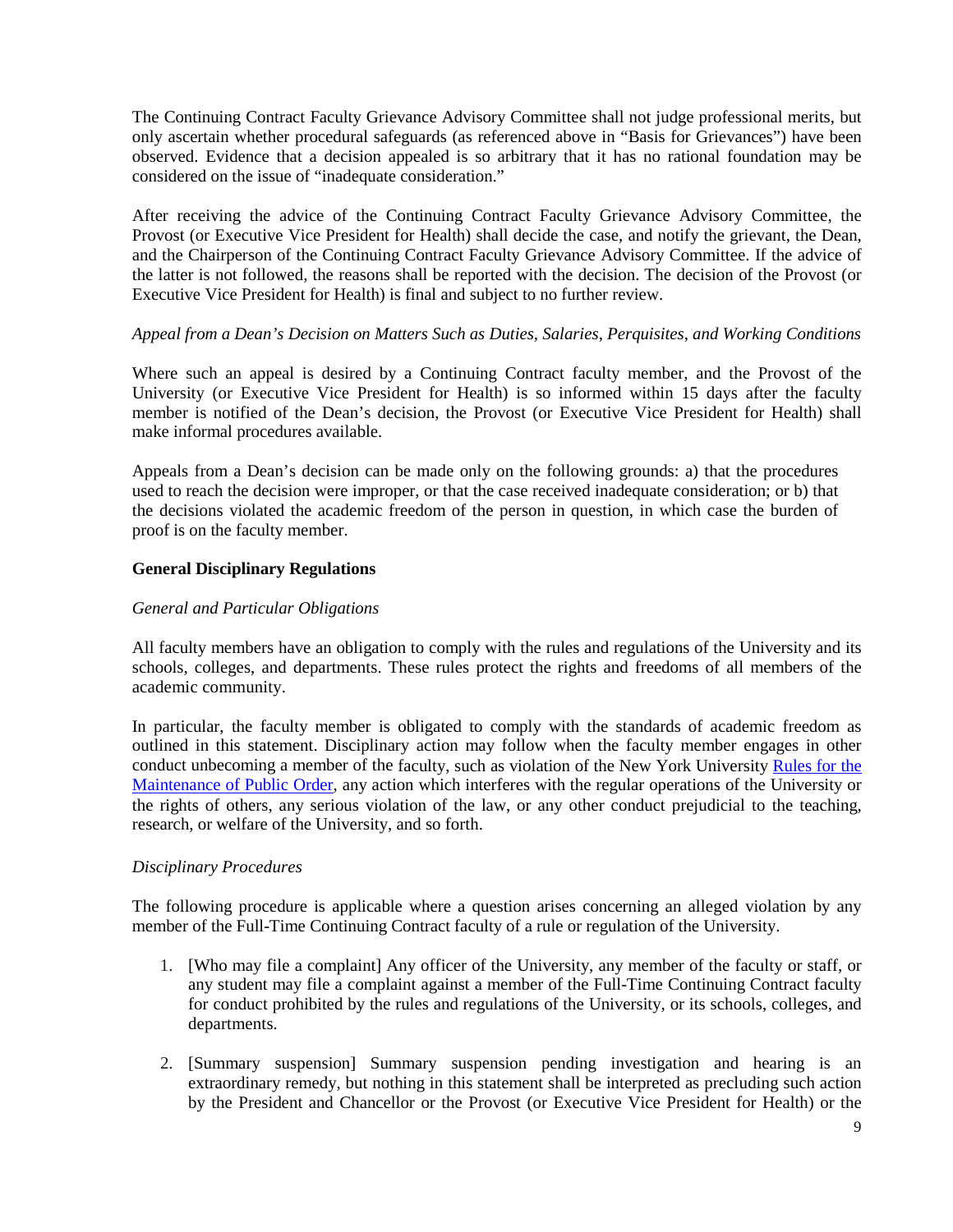Dean of the college, school, or division involved with the assent of the President and Chancellor or Provost or Executive Vice President for Health, whenever, in the judgment of either, suspension is necessary in the interest of the University community.

- 3. [Where to file a complaint] The complaint shall be filed with the Dean of the faculty member's school, except that a complaint against the Dean who is also a Full-Time Continuing Contract faculty member shall be filed with the Provost (or Executive Vice President for Health). Complaints must be filed within a reasonable time after an alleged violation.
- 4. [Informal resolution at school level] When a complaint is filed against a member of the faculty, an effort shall be made to resolve the matter informally under the direction of the Dean of the member's school, including an opportunity for the respondent to respond to the allegations. Where the charge is against the Dean as a faculty member, the informal effort shall be under the direction of the Provost (or Executive Vice President for Health). Where the matter cannot be resolved in this manner, disciplinary proceedings shall proceed.
- 5. [School advisory committee] The Dean shall refer the matter, with all pertinent information to an advisory committee of the faculty. The committee may be an ad hoc committee or a standing committee, and must consist of three or more members elected by voting members of the faculty. Where practicable, two or more shall be members of the Continuing Contract Faculty who have seniority in rank and/or years of service at the University; at least one shall be from the tenured faculty; and none shall have a conflict or appearance of conflict in reviewing the matter. The committee shall not include departmental chairpersons or departmental heads or any faculty whose primary assignment is administrative.
- 6. [Procedures and authority of school advisory committee] The committee shall serve as an advisory committee to the Dean. It will review the existing file with respect to the complaint and provide a report of findings and recommendations for penalties, which may include a dissenting opinion as appropriate. The report can also recommend that the Dean conduct a further review on specific matters before the Dean issues a determination. The committee shall complete its review and report to the Dean within thirty calendar days of being charged with its task, except where exigent circumstances apply. The Dean shall make a determination and implement disciplinary sanctions within thirty calendar days of receiving the committee report, except where exigent circumstances apply. If the committee does not complete its work within thirty calendar days, the Dean shall implement disciplinary sanction(s) on the basis of the existing file within thirty calendar days of the committee's deadline. If the Dean conducts a further review on specific matters before rendering a decision, the Dean shall have an additional thirty calendar days from the date of the committee's report to reach his or her decision, except where exigent circumstances apply.
- 7. [List of penalties] Penalties for violations of the rules and regulations of the University, or its schools, colleges, and departments shall include, but are not limited to, the following:
	- a. Reprimand
	- b. Censure
	- c. Removal of privileges
	- d. Suspension
	- e. Dismissal
- 8. [Appeal] A faculty member may appeal the decision by the Dean to impose the penalty of suspension or dismissal. Such appeal shall be to the Provost (or Executive Vice President for